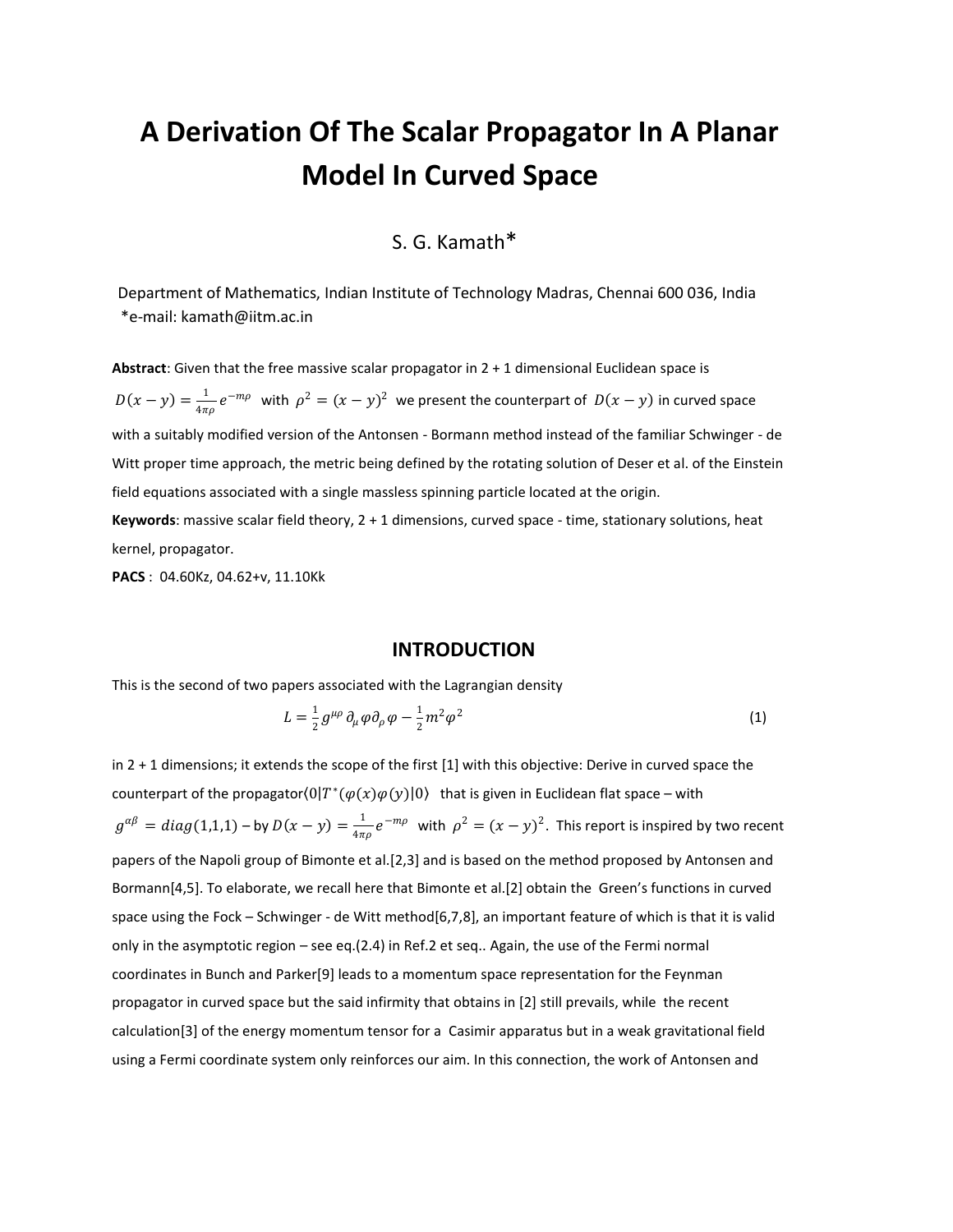Bormann [4, 5] holds some promise but with a modification that is imperative for our purposes, given that in Ref.4 the last term in eq.(23) has been set to zero[10] thus undermining the utility of their method[4,5].

### **The Antonsen – Bormann Method**

We begin with the operator  $\ B\equiv -\partial^\mu\big(g_{\mu\rho}\,\partial^\rho\big)-m^2$  obtained from eq.(1) above and work with the heat kernel  $G(x, x'; \sigma)$  obeying

$$
BG(x, x'; \sigma) = -\frac{\partial G}{\partial \sigma}
$$
 (2)

with  $G(x, x'; \sigma \to 0) = \delta^{(3)}(x-x')$  . The vierbeins  $e^{\alpha}_{\beta}$  defined by  $g^{\alpha\beta} = \eta^{\mu\nu} e^{\alpha}_{\mu} e^{\beta}_{\nu}$  with  $\eta^{\mu\nu} =$ diag(1,  $-1$ ,  $-1$ ) can now be used to rework B into the form

$$
B = -\eta^{ab} \partial_a \partial_b - m^2 - e^m_a \partial_m (e^a_a) \partial^a \tag{3}
$$

Writing  $G(x, x^{'}; \sigma)$  in terms of the flat space heat kernel  $G_0(x, x^{'}; \sigma)$  as

$$
G(x, x'; \sigma) = G_0 e^{-\frac{1}{2} \int e_n^m \partial_m (e_n^{\alpha}) dx^n} e^{-T}
$$
 (4)

with  $(-\eta^{ab}\,\partial_a\partial_b - m^2)G_0 = -\frac{\partial G_0}{\partial \sigma_a}$  $\frac{\partial G_0}{\partial \sigma}$  and  $G_0(x, x'; \sigma \to 0) = \delta^{(3)}(x - x')$  enables us to remove the last term in (3) and obtain as in Ref.4

$$
\partial^a \partial_a T - \partial^a T \partial_a T + f + 2 \frac{\partial^{\mu} G_0}{G_0} \partial_{\mu} T = \frac{\partial T}{\partial \sigma}
$$
 (5)

with  $f=\frac{1}{4}$  $\frac{1}{4} (e^m_{\alpha} \partial_{\alpha} (e^{\alpha}_b))^2 + \frac{1}{2}$  $\frac{1}{2}\partial^n\bigl(e_\beta^m\partial_m(e_n^\beta)\bigr)$  . The last term in (5) can be reworked as  $\;\;-\frac{(x-x')^a}{\sigma}\;$  $\frac{a}{\sigma}$   $\frac{f}{\sigma}$   $\frac{\partial}{\partial a}$   $T$ recalling that in Euclidean space  $G_0 = (4\pi\sigma)^{-3/2} e^{-\frac{(x-x')^2}{4\sigma}}$  $\frac{-x^{-2}}{4\sigma}$  and  $\sigma^2$  and  $\sigma$  as shall now write T as

$$
T = \frac{\tau_{-1}}{\sigma} + \sum_{k=0}^{\infty} \tau_k \sigma^k
$$

and not as in eq.(24) in Ref.4 to meet the twin requirements of : a. the boundary condition on the heat kernels G and  $G_0$  as  $\sigma \to 0$  thus setting  $\tau_0 = -\frac{1}{2}$  $\frac{1}{2}\int e^n_{\alpha}\partial_n(e^{\alpha}_m)dx^m$  and b. retaining the extra term  $-\frac{(x-x')^a}{(x-x')^a}$  $\frac{\partial f}{\partial \sigma}$   $\partial_a T$ . Repeating the steps in Ref.4 one now gets  $\tau_{-1}$  to be a solution of

$$
\partial^a \partial_a \tau_{-1} - 2 \partial^a \tau_0 \partial_a \tau_{-1} - (x - x')^a \partial_a \tau_0 = 0 \tag{6}
$$

Besides eq.(6) here are a few more entries that are the counterparts of those given by eq.(14) in Ref.5:

$$
2\partial^a \tau_{-1}\partial_a \tau_1 + (x - x^{'})^a \partial_a \tau_1 - f + \tau_1 + \partial^a \tau_0 \partial_a \tau_0 - \partial^a \partial_a \tau_0 = 0
$$
 (7)

$$
\partial^a \partial_a \tau_1 - 2 \partial_a \tau_{-1} \partial^a \tau_2 - 2 \partial_a \tau_1 \partial^a \tau_0 - (x - x')^a \partial_a \tau_2 = 2 \tau_2 \tag{8}
$$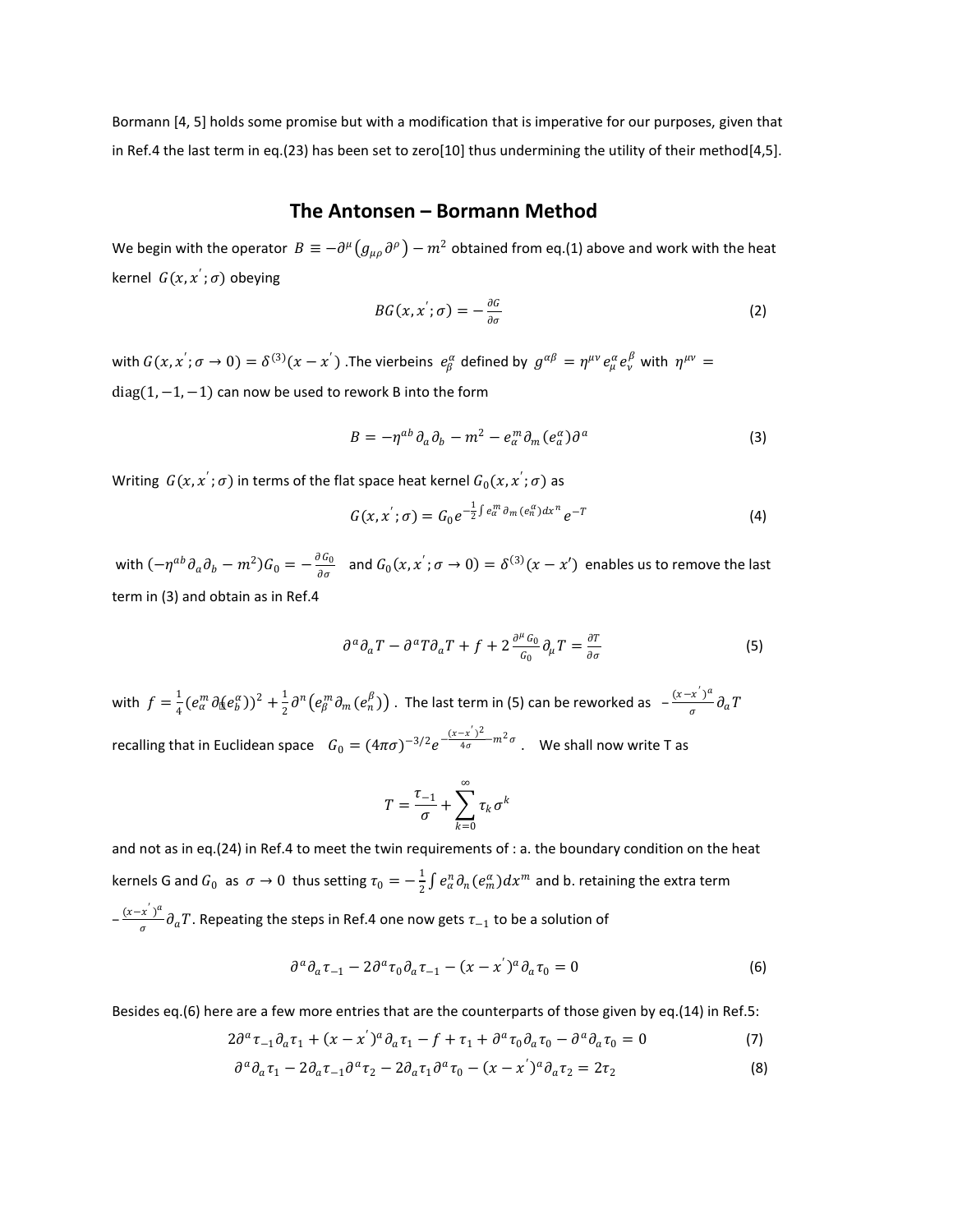## Some Examples of the Vierbeins  $e^\mu_a$  and  $e^\mu_\mu$

Adopting the stationary solutions of the Einstein field equations given in Deser , Jackiw and 'tHooft[11] and Clement[12] wherein

$$
g^{00} = 1 - \frac{\lambda^2}{r^2}, g^{01} = -\frac{\lambda y}{r^2}, g^{02} = \frac{\lambda x}{r^2}, g^{11} = -1, g^{12} = 0, g^{22} = -1
$$
\n(9)

with  $r=|r|$ , it is easy to determine the vierbeins  $e^\mu_a$ ; their counterparts  $e_\mu^a$  are got from  $g_{\alpha\beta}=\eta_{\mu\nu}\,e_\alpha^\mu e_\beta^\nu$ where  $g_{\alpha\beta}$  is given by[11,12]

$$
g_{00} = 1, g_{01} = -\frac{\lambda y}{r^2}, g_{02} = \frac{\lambda x}{r^2}, g_{11} = -1 + \left(\frac{\lambda y}{r^2}\right)^2, g_{12} = -\left(\frac{\lambda^2 xy}{r^4}\right), g_{22} = -1 + \left(\frac{\lambda x}{r^2}\right)^2
$$
(10)

with  $2\pi\lambda = \kappa$  J,  $\kappa = 8\pi G$  being the gravitational constant and J = |J| being the spin of the massless particle located at the origin(see eq.(20) in Clement[12]); note that  $det g_{\mu\nu}=1$  so the action  $S=\int d^3x\,L$ with *L* as in (1). As an example for which  $\tau_0 = 0$  and  $f = 0$  we have:

$$
e_{a}^{\mu}: e_{0}^{0} = \frac{i\lambda y}{r^{2}}, e_{0}^{1} = i, e_{0}^{2} = 0; e_{1}^{0} = i, e_{1}^{1} = 0, e_{1}^{2} = 0; e_{2}^{0} = \frac{\lambda x}{r^{2}}, e_{2}^{1} = 0, e_{2}^{2} = -1
$$
  

$$
e_{\mu}^{a}: e_{0}^{0} = 1, e_{0}^{1} = 0 = e_{0}^{2}; e_{1}^{0} = -\frac{\lambda y}{r^{2}}, e_{1}^{1} = \frac{1}{\sqrt{2}}, e_{1}^{2} = -\frac{1}{\sqrt{2}}; e_{2}^{0} = \frac{\lambda x}{r^{2}}, e_{2}^{1} = -\frac{1}{\sqrt{2}}, e_{2}^{2} = -\frac{1}{\sqrt{2}}
$$

An example which yields  $\tau_0 = \frac{i\lambda x}{2r^2}$  $\frac{i\lambda x}{2r^2}$  and  $f = \frac{\lambda^2}{4r^2}$  $\frac{\pi}{4r^4}$  is :

$$
e_a^{\mu} : e_0^0 = 1, e_0^1 = 0, e_0^2 = 0; e_1^0 = \frac{\lambda x}{r^2}, e_1^1 = 0, e_1^2 = -1; e_2^0 = \frac{\lambda y}{r^2}, e_2^1 = 1, e_2^2 = 0
$$
  

$$
e_\mu^a : e_0^0 = 0, e_0^1 = -i, e_0^2 = 0; e_1^0 = \frac{i}{\sqrt{2}}, e_1^1 = \frac{\lambda y}{r^2}, e_1^2 = \frac{1}{\sqrt{2}}; e_2^0 = \frac{i}{\sqrt{2}}, e_2^1 = -\frac{\lambda x}{r^2}, e_2^2 = -\frac{1}{\sqrt{2}}
$$

It is easy to check for this example that  $\partial^a \partial_a \tau_0 = 0$  and that  $\partial_a \tau_0 \partial^a \tau_0 = \frac{\lambda}{4\pi}$  $\frac{\pi}{4r^4}$  , which is  $f$  above. Clearly, it is not difficult to cite other examples involving for instance the circular functions[13].

## Solving Eqs. $(6) - (8)$  Above

With  $\tau_{-1} = \chi_{-1} e^{\tau_0}$  one gets from (6)

$$
\partial^a \partial_a \chi_{-1} + (\partial^a \partial_a \tau_0 - 2 \partial_a \tau_0 \partial^a \tau_0) \chi_{-1} = (x - x')^a \partial_a \tau_0 e^{-\tau_0}
$$
\n(11)

the solution to which can be attempted using a Green's function, thus yielding  $\tau_{-1}$ .The learned reader will notice that with the coefficient of  $\chi_{-1}$  above set at  $\frac{\lambda^2}{2\pi^2}$  $\frac{\pi}{2r^4}$ , (11) now becomes an inhomogeneous Helmholtz equation[14] in Minkowski space. With  $f$  and  $\tau_{-1}$  known the method of Lagrange readily yields a solution to (7), it being a first order partial differential equation; thus  $\tau_1$  is obtained.